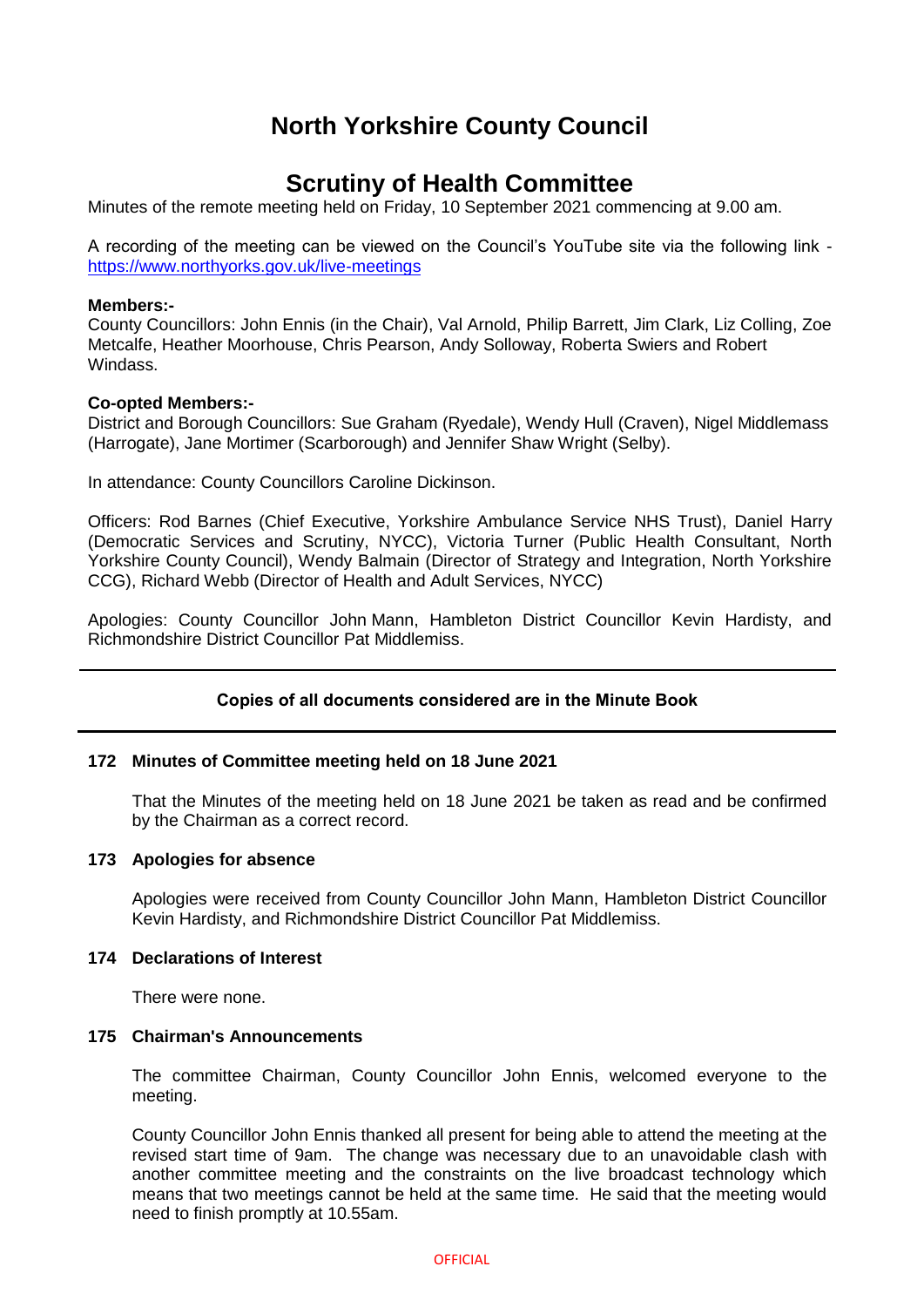County Councillor John Ennis reminded the committee that the meeting was being held informally and that any formal decisions would need to be taken in consultation with the Chief Executive Officer using his emergency powers.

County Councillor John Ennis read out the following statement so that the status of the meeting was clear to all involved and viewing:

You will have seen the statement on the Agenda front sheet about current decision-making arrangements within the Council, following the expiry of the legislation permitting remote committee meetings. I just want to remind everyone, for absolute clarity, that this is an informal meeting of the Committee Members. Any formal decisions required will be taken by the Chief Executive Officer under his emergency delegated decision-making powers after taking into account any of the views of the relevant Committee Members and all relevant information. This approach has been agreed by full Council and will be reviewed at its November 2021 meeting.

County Councillor John Ennis noted the sad and untimely death of former County Council John Clark. He was a member of the committee up to 2017 as a County Councillor and then more recently in his capacity as a Ryedale District Councillor. He was an active member of the committee and a strong advocate for high quality, accessible health services for the people of North Yorkshire.

County Councillor John Ennis said that the order of the printed agenda had been changed to accommodate the availability of key speakers. The substantive items would now be taken as follows: 8; 9; 10; 7; and 6.

## **176 Public Questions or Statements**

Daniel Harry, Democratic Services and Scrutiny Manager, said that there were six public questions for the committee. The Council Constitution states that public questions are taken in the order in which they are received and the maximum time allocated in total to public questions is 30 minutes.

Daniel Harry read out the first five questions at the request of those people who had submitted them. Scarborough Borough Councillor Richard Maw was present to read out his question.

The answers to the six questions were provided by Lucy Brown of York and Scarborough Teaching Hospitals NHS Foundation Trust and Simon Cox of the North Yorkshire CCG. Neither were able to attend the meeting due to other commitments and so Daniel Harry read out the responses on their behalf.

The responses to the public questions were batched together where there were common themes.

#### PQ1 - Dr Gordon Hayes – centralisation of specialist services and associated travel times

Scarborough Hospital has seen a huge reduction in local healthcare service provision for the 200,000 residents in its catchment area since York Trust took over in 2012.

One of the services that has been lost is out-of-hours ophthalmology, which I experienced first hand at the end of 2020.

I have previously suffered a torn retina in my eye which required laser repair. Early one Friday evening at the end of last year I experienced sudden onset recurrent symptoms which I had been advised required a fairly rapid ophthalmological assessment.

OFFICIAL I telephoned 111 - who advised me to attend my nearest Emergency department within two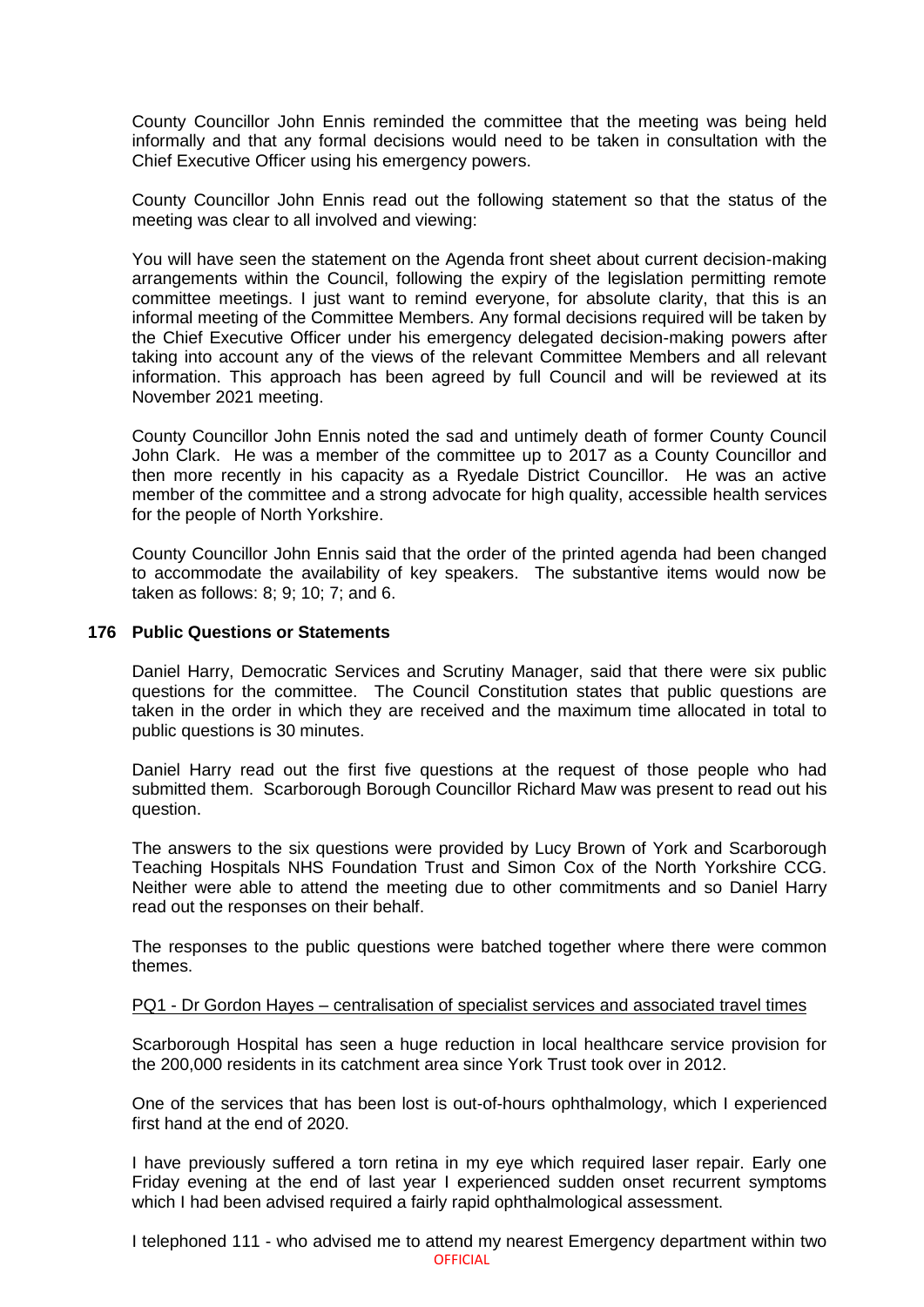hours.

On attending the Emergency department at Scarborough Hospital I was advised there was no longer an out-of-hours ophthalmology service located there and was signposted to York Hospital where our 'local' service was now based.

I phoned the Emergency department at York Hospital prior to travelling over to specifically check there was a duty ophthalmologist available who could see me if I arrived there. This was confirmed.

I was driven to York from Scarborough by a family member (I could not drive myself in the circumstances) where I eventually arrived over an hour later. I checked in at the Emergency department, was subsequently assessed by a nurse, and then waited for over two hours only to be told in the early hours of Saturday morning that the duty ophthalmologist could not see me then as previously stated, but that they required me to return early the next morning.

I was driven back to Scarborough, arriving home at 2am on Saturday morning - and wearily driven back to York at 8am to get to York Hospital in time for my appointment.

The medical assessment I received when I saw the ophthalmologist was absolutely fine. But the access system and travelling involved (a total of 5 hours and 160 miles) were appalling. I was very lucky to have someone who could drive me to York, and at times when public transport would be difficult if not impossible to find. Many others would not have been so fortunate and would have been unable to access this healthcare.

Could the committee please comment as to whether they feel this is a reasonable, practical and equitable way for Scarborough and East Coast residents to now access a core medical service which has previously been provided at Scarborough Hospital?

## Response to PQ1 – Lucy Brown of York and Scarborough Teaching Hospitals NHS Foundation Trust and Simon Cox of the North Yorkshire CCG

The Trust is unable to comment publicly on individual cases.

In general terms, it is simply not viable to provide out of hours or specialist care for every specialty on every site with the resources we have.

With regard to ophthalmology, there has not been a 24/7 on site emergency ophthalmic service at Scarborough Hospital for over 10 years, and shared arrangements have been in place since that time in order to provide a service for people in the Scarborough area. There is a shared on call rota between the York and Scarborough teams, and ophthalmology elective care and outpatient services have been sustained.

There has been continual investment in the East Coast ophthalmic service, including new consultants based at Scarborough, a new Bridlington clinic and a vastly expanded Malton clinic, with significant capital input. We continue to develop the service in order to improve the quality of care for all of our patients.

## PQ2 – Catherine Blades – centralisation of services and supporting small hospitals

As a resident of Scarborough I am concerned about the loss of core health care provision in Scarborough and the East Coast. The Trust says that such cuts are partly due to recruitment problems, but also that services need to have an 'economy of scale 'citing stroke services, oncology and other services, meaning that our population does not justify providing the services we need. For example, the CCG recently stated that there would need to be a population of 200,000 people and 600 patients a year to justify a Hyper Acute Stroke Unit in Scarborough, which is why they now want to treat all emergency stroke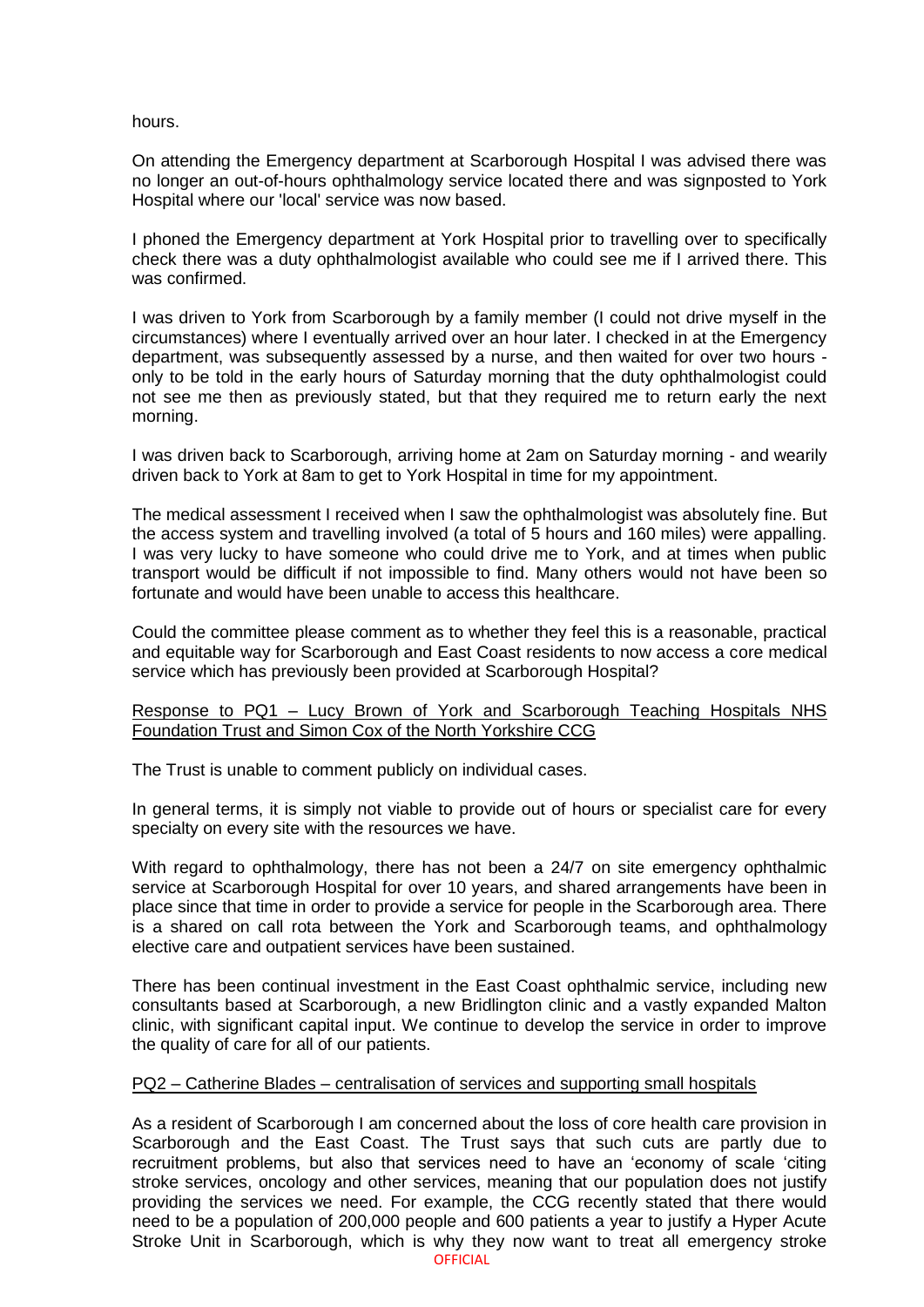patients in York, despite concerns about travel times along the A64 which a recent FOI request I submitted revealed to be at the best 55 minutes, but sometimes up to 2 hours, which is outside the NICE clinic, guidelines for treatment of strokes.

Having done some research, I found a document that was due to be the focus of a debate in the House of Commons on March last year, on the funding of Unavoidably Small Hospitals. The document was published by NHS England and written by the Advisory Committee on the Allocation of Resources for Unavoidably small hospitals such as Scarborough. It quotes the Scarborough catchment area as having a population of 194, 000., and also stresses the need to provide services to take into account the health needs , geography and travel time to the nearest other hospitals, The catchment area , for which they provide a map , extends out to Kirkbymoorside, Driffield and Whitby. The population must surely be more than 200, 000 by now.

My question is; Is the CCG recognising the full extent of the population quoted (which would achieve economy of scale to provide services), and are they utilising funding for the whole of this catchment area to provide services at Scarborough Hospital?

## PQ3 – Mr R H Ward – concerns about the ability of YAS to support the new hyper acute treatment model due to concerns about its performance

## Dear committee members

With regard to the permanent move of stroke services to York Hospital from Scarborough Hospital. At your last meeting councillor Heather Moorhouse had some worries with regard to the transfer of patients and the effects this would have on the Yorkshire Ambulance Service. This in mind I made a freedom of information request to the Yorkshire Ambulance Service for timing of transfer of stroke patients from Scarborough postcodes to York Emergency Department, this for the period April 2021 and July 2021. The response was timely and for my post code YO12 revealed that the quickest time was 56 mins and the slowest 1hour 56 mins. How can this be acceptable when in London and in Manchester HASUs are sited so that travel time for any patient is no more than 30 mins and the national stroke lead Dr Deborah Lowe in her foreword to the last SSNAP report states that time is brain. To follow from this I on Saturday 28th August 2021 had what 111 described as a medical emergency and advised my wife to ring 999 for an ambulance. She was told after giving my symptoms that the ambulance service was at a critical level and they could not say how long it would take for an ambulance to be despatched. We do have a car and luckily my wife can drive so she said she would take me to Scarborough A&E. We were informed that the ambulance service quite frequently has to operate at critical level.

My question is how can the committee allow a new service, temporary or permanent, to be put in place which is going to stretch even further an Ambulance service which is struggling to cope with day to day operation, when it would seem sense to create a HASU in Scarborough, fully staffed and funded properly by York Trust which would take one pressure away from the ambulance service, would bring Scarborough patients in line with the majority of the country by giving them a service they could reach within the 30 mins it seems is deemed important in London and Manchester and not the lottery I would be asked to accept of, you might get there in 56 mins or it could take 1 hour 56 mins? But, we will give you a top class service that will save that part of your brain that is left undamaged after the journey to York.

Thank you for your attention.

## PQ4 – Mrs M Ward – centralisation of hyper acute stroke services and travel times to treatment

OFFICIAL I write as a lifelong resident in Scarborough to your committee to urge all councillors to hear my utter dismay at Scarborough people losing timely access to stroke services. I am totally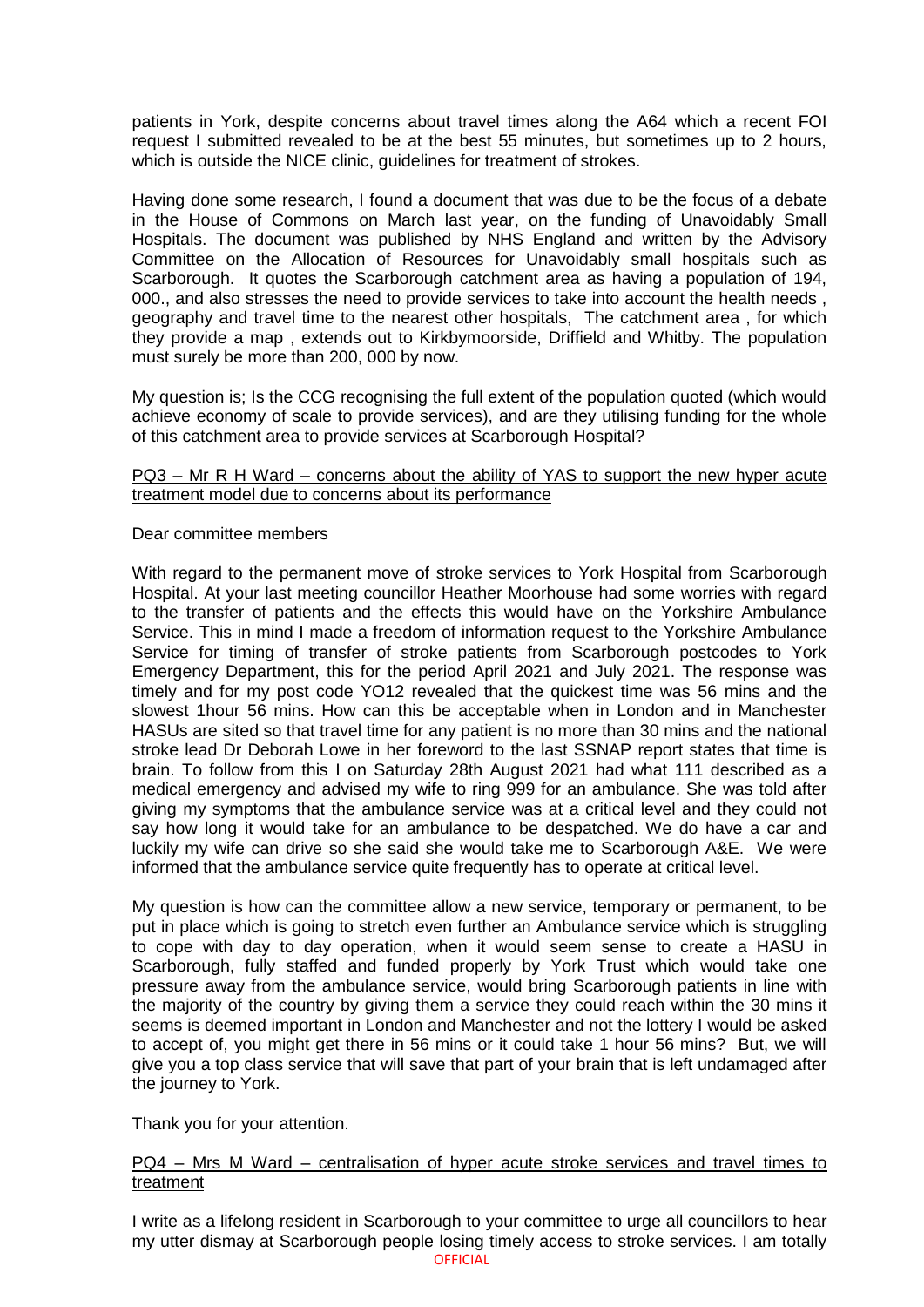dissatisfied with the prospects of a journey time between 56 mins and 1hr 56 mins. Haemorrhagic strokes are extremely dangerous, although they make up about 10% of cases, in real terms I am being asked to wait up to two hours travelling time before even being delivered to a Hyper Acute Stroke Unit. The rest of cases is where blood vessels become blocked and my brain is being starved of oxygen. I believe my prospects of recovery from such an event to be worsened under these extended travelling conditions. A paramedic in an ambulance can do nothing for me. I live in the YO12 postcode area.

'Time is Brain' a mantra used in stroke care. Without a scan and any medication administered my chances of survival and good recovery are worsened each second and minute that passes by.

Public consultation and reassurance has been virtually zero apart from a few scant emails. The public deserve to know the outcomes for the direct model stroke service in a clear transparent manner for Scarborough stroke patients from 2019 - 2021 and where they are classed as postcoded from. The most recent SSNAP data would also be useful. Anything to offer reassurance. There is talk of some kind of consultation in the autumn - after the final decision has been taken no doubt. It is said there is no viable alternative to the direct model, a HASU on the east coast is most definitely a viable alternative.

I will be looking carefully for our coastal outcomes and results in the coming months.

## Response to PQ2, PQ3 and PQ4 - Lucy Brown of York and Scarborough Teaching Hospitals NHS Foundation Trust and Simon Cox of the North Yorkshire CCG

This response relates to the three questions that have been asked on the subject of the stroke service.

In 2015 a change was introduced to the stroke service, and since that time anyone attending Scarborough Hospital's emergency department with a suspected stroke is transferred to York Hospital where they can benefit from the expertise and treatment offered in the Hyper Acute Stroke Unit.

In May 2020, a temporary change was introduced to adopt a direct transfer model. This means that patients suffering a stroke will now bypass the intermediate step of going to Scarborough Hospital's emergency department, and will instead be taken directly by ambulance to their nearest hospital with a hyper-acute stroke unit. This may be York, Hull or Middlesbrough and will be dependent on which is to closest to where the patient is picked up.

The rationale for this is that the most important elements in the initial response to stroke are:

- Prompt recognition of signs and symptoms (as summarised in the FAST mnemonic) and call 999
- Assessment and stabilisation by a trained paramedic crew where an ambulance has been called
- Access to a fully configured and staffed Hyper Acute Stroke Unit (HASU). These units should treat at least 600 patients per year
- Rapid access to CT scan to confirm diagnosis and aid treatment planning including timely delivery of thrombolysis where appropriate.

This change means that patients will now access such a unit directly, rather than going via an emergency department in a hospital that does not have a hyper-acute stroke unit.

This model of care is already in place in many other parts of the country, with The NHS Long Term plan notes the following: There is strong evidence that hyper acute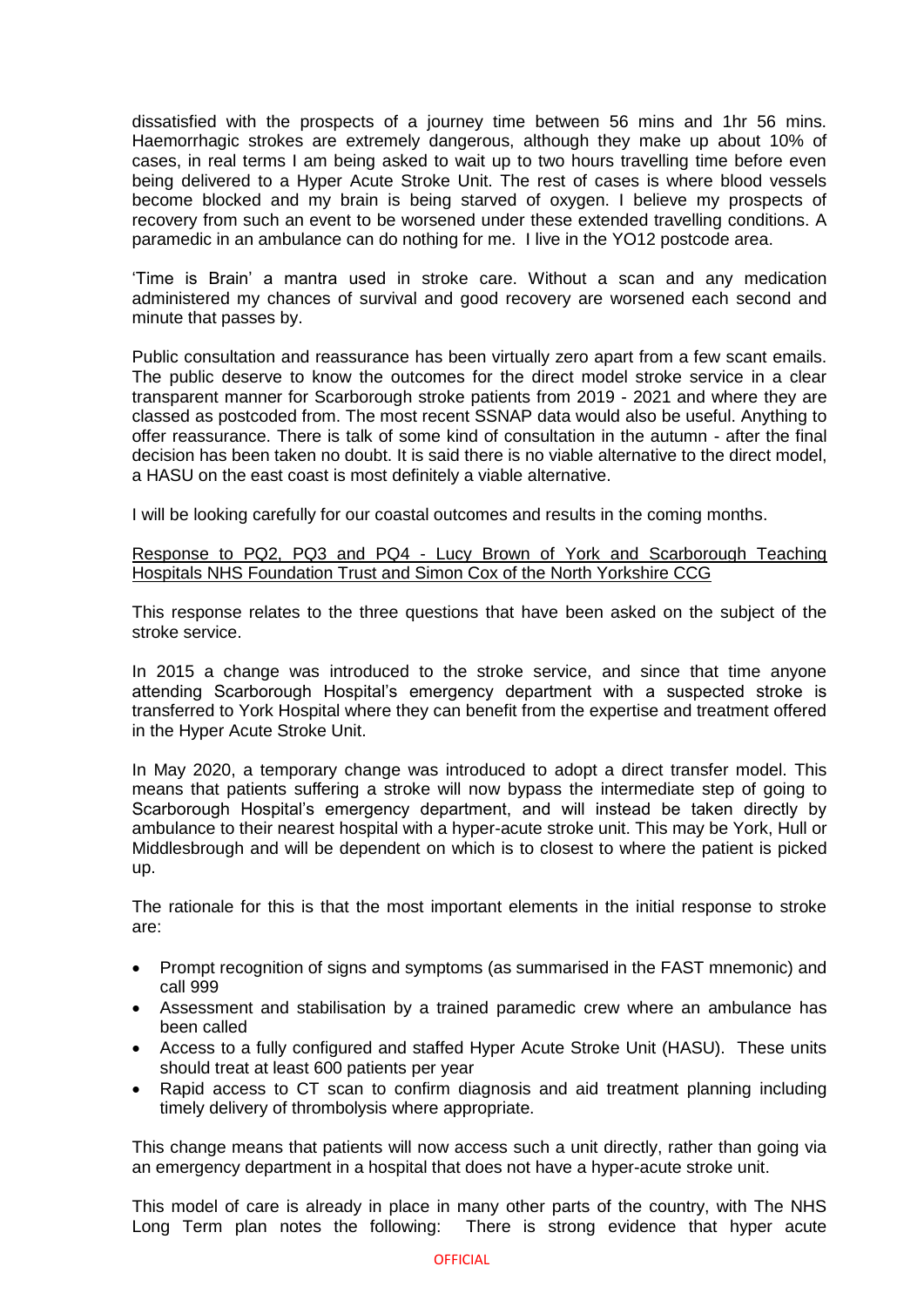interventions such as brain scanning and thrombolysis are best delivered as part of a networked 24/7 service. Areas that have centralised hyper-acute stroke care into a smaller number of well-equipped and staffed hospitals have seen the greatest improvements. This means a reduction in the number of stroke-receiving units, and an increase in the number of patients receiving high-quality specialist care.

The current stroke pathway for Scarborough patients brings the quality of care for the Scarborough population closer to the nationally recommended standards. Although in responding to incidence of stroke time is of the essence, national standards, based on clinical evidence, are based on timely delivery of key indicators rather than reference to a golden hour.

Considering the transport times from the Scarborough area to Scarborough Hospital (an average of 22 minutes for the Scarborough Hospital catchment), the time involved in assessment and diagnosis at Scarborough Hospital, likely time waiting for an ambulance to be available for transit to the HASU in York, and then the ambulance journey itself, the new direct admission model is likely to see patients accessing specialist care more quickly than before and thus improve outcomes. The service data shows that in 2019 Scarborough area patients would typically access a HASU within 6 hours. As of the current service even with an average ambulance transfer time of 52 minutes, patients are much more likely to arrive at a HASU within 4 hours.

The ambulance service previously would take patients to Scarborough Hospital and then have to transfer them as emergency patients from Scarborough to York. With the direct admission model the number of total ambulance journeys has reduced and the direct admission model is likely to provide more availability of emergency ambulance capacity. Yorkshire Ambulance Service were fully involved in discussions regarding delivery of stroke services for the Scarborough population and the direct admissions model to York was their preferred option.

## PQ5 – Mrs D Gallie – centralisation of services and travel times to specialist services

As a resident of Scarborough I am becoming more and more concerned as to the way we are being treated by York Trust withdrawing scores of services from Scarborough Hospital and all done with a complete lack of any local consultation with residents. We have approximately 200,000 people in the true catchment area, more during the summer months, and what are we offering them?

A lengthy trip to York, Hull or Middlesbrough. Even a 10 minute appointment now requires a trip to some other hospital often taking a day and added expense to many patients.

My own experience is having to drive, on at least 13 occasions, my extremely vulnerable husband, in great pain, over a 1000 miles, in total, to York, Castle Hill (Cottingham), The Spire (Anlaby), Malton, Bridlington and Hull Royal Infirmary for various consultations and treatments. He has a lot of complex medical conditions and nothing is on offer for him in Scarborough now.

What is even more galling is that we live just across the road from Scarborough Hospital.

We are a couple of senior citizens and I don't know how long I will be able to do these drives as I have Osteoarthritis and Inflammatory Arthritis in both ankles which, in turn, cause me great pain as well. Plus imagine how much 1000 miles has cost me in petrol expenses.

Now my question to you, and to the others in the NYCC Scrutiny of Health Committee is: Is this right and is this fair?

OFFICIAL It is to be hoped that as a Scrutiny Committee you take your positions seriously and take up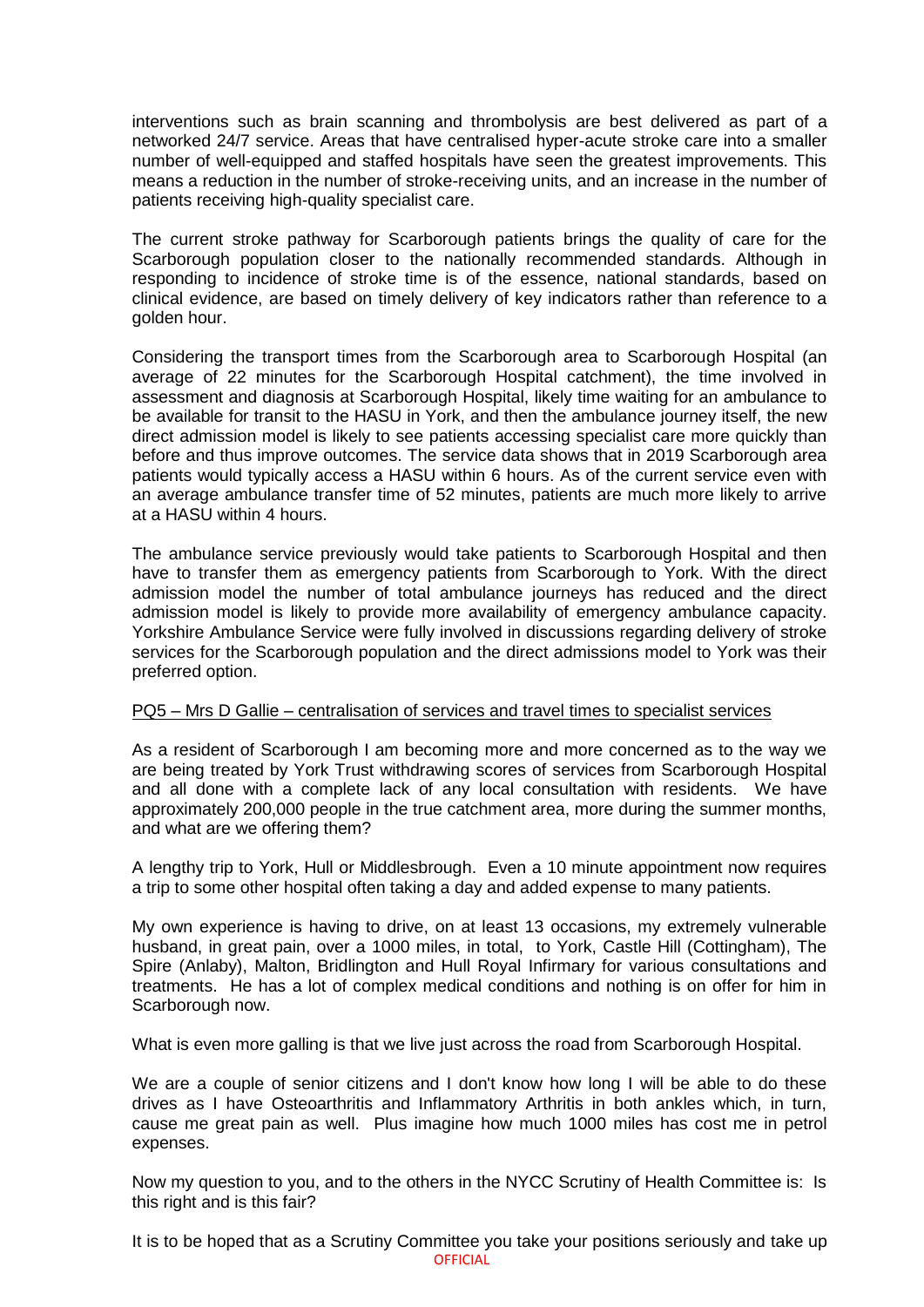these concerns with York Trust.

Response to PQ5 - Lucy Brown of York and Scarborough Teaching Hospitals NHS Foundation Trust and Simon Cox of the North Yorkshire CCG

The way that health services are organised and have developed over the years, and the resources available to run those services safely, means that we cannot provide all services in all locations and that inevitably people will have to travel to access some services, particularly those of a more specialist nature.

We know that in a large rural area such as ours this can be difficult for patients and their families, and there are several options for accessing support with transport and the associated costs. We are also offering an increasing number of video and telephone appointments where appropriate to avoid the need to travel.

The Trust widely advertises travel support details, including information with outpatient appointment details and on the main page of its website. Both the Patient Transport Service, commissioned by the Clinical Commissioning Group on behalf of patients, and the Healthcare Travel Cost Scheme, administered by the Trust, are extensively used.

These services are specifically designed to support patients who find transport prohibitively expensive due to their financial circumstances and/or because of physical health and mobility issues.

## PQ6 – Cllr R Maw – delays at Scarborough A&E, lack of beds at York and impact upon hyper acute stroke treatment

This week I was conducting a mobile street surgery on my ward when I met a lady who had only recently experienced a worrying time at SGH. Julie (not her real name) had been suffering with a heart condition and found herself in A&E. At approx. the same time another lady was brought in by her anxious husband.

On this particular evening there was a shortage of beds. Both patients were to wait out almost the entire night on wooden chairs. At 4am Julie was found a bed whilst her new friend waited, still in her chair.

Julie has no idea what has happened to her fellow patient although she had told her that she was waiting to be taken through to York.

Obviously it is not for anybody here today to comment on any particular case but it does raise the concerns of what care she might have been requiring at York that Scarborough could not provide.

If this other lady had been suffering the symptoms of a stroke, what are the procedures when a suspected stroke patient is brought into Scarborough Hospital A&E by a family member at such a busy time and can these procedures be met 24/7/365?

## Response to PQ6 - Lucy Brown of York and Scarborough Teaching Hospitals NHS Foundation Trust and Simon Cox of the North Yorkshire CCG

Patients attending the emergency department, whether by ambulance or walk-in, are assessed and prioritised in order of urgency. In the case of a suspected stroke, under the current pathway ambulances would take the patient straight to the nearest Hyper Acute Stroke Unit, however if the patient has made their own way to Scarborough Hospital they would be urgently transferred to the HASU in York. The procedures for doing this were agreed with the ambulance service prior to implementation of the direct access model, and apply all day every day.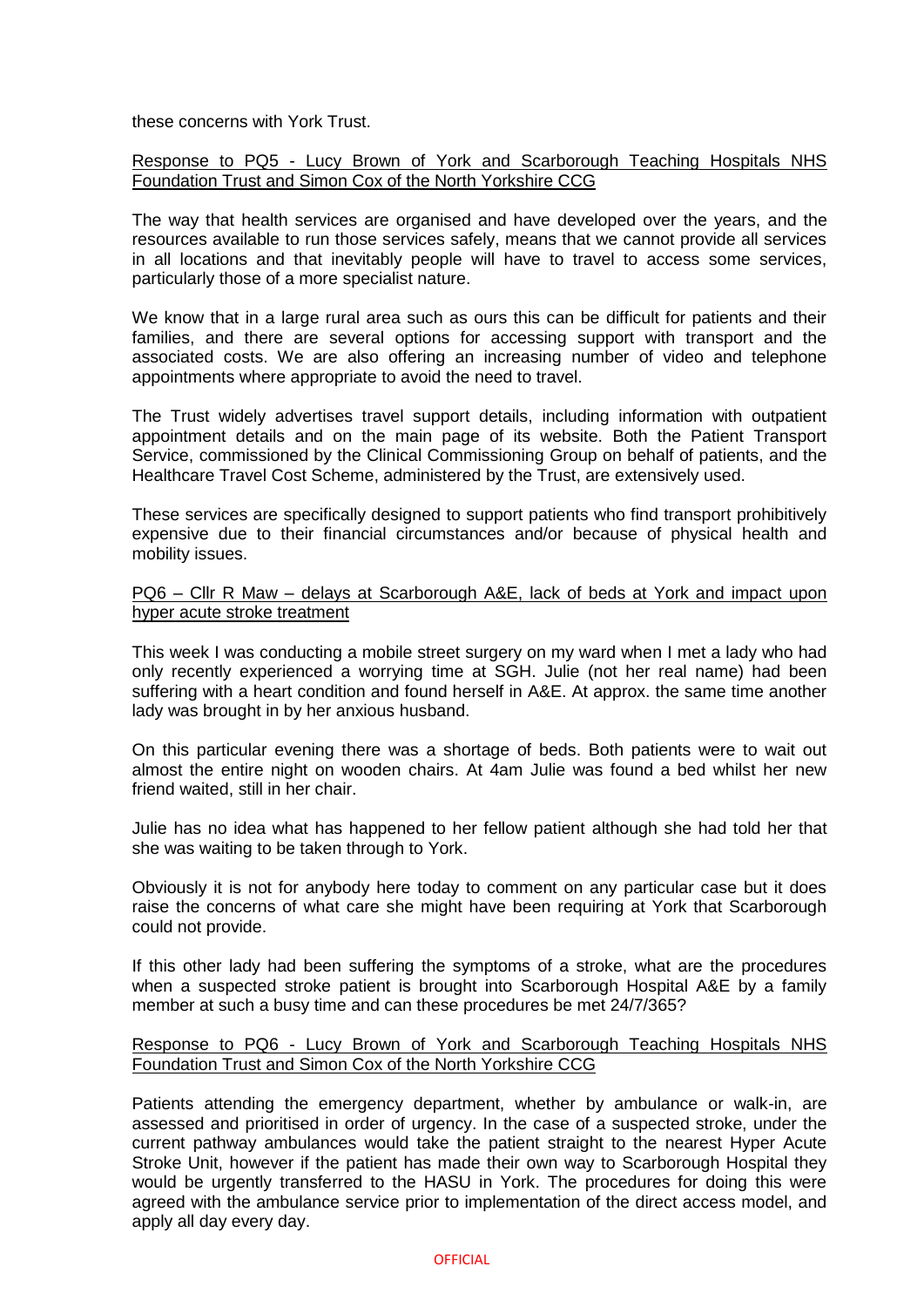Scarborough Borough Councillor Richard Maw asked as supplementary question, as follows:

It is apparent that waiting times at A&E in Scarborough Hospital are increasing and there are more pressures upon that department, which ten has a knock on effect elsewhere. Is this due to changes/reductions in services elsewhere across the catchment area for Scarborough Hospital?

Daniel Harry said that he would obtain a written response to his question.

County Councillor Liz Colling said that it would be useful to have a future item on a committee agenda regarding unavoidably small hospitals.

County Councillor John Ennis thanked all of the people who had submitted a question or statement for their comments and their contribution. He noted that the committee had carefully scrutinised the changes to the provision of hyper acute stroke services over the past 18 months and at the June meeting endorsed the adoption of the direct admissions model as the only viable option. In doing so, the committee had taken into account NICE guidance, the similar and successful changes made at Harrogate hospital to stroke services, the outcome of the regional review of hyper acute stroke services and information provided by commissioners and providers. The role of the committee is now one of monitoring patient outcomes. An update on this will be provided to the committee meeting in December.

## **177 Update on the development and performance of the services provided by the Harrogate and Rural Alliance - Report of Chris Watson, Director of Harrogate and Rural Alliance**

# **Update on the development and performance of the services provided by the Harrogate and Rural Alliance**

Considered - a presentation by Richard Webb (Director of Health and Social Care, NYCC) and Wendy Balmain (Director of Strategy and Integration, North Yorkshire CCG).

The key points from the presentation are as summarised below:

- The alliance was setup in September 2019
- The alliance delivers an integrated operating model that brings together community health and social care services for adults in Harrogate
- It involves North Yorkshire County Council, Harrogate and District NHS Foundation Trust, Tees Esk and Wear Valleys NHS Foundation Trust, North Yorkshire CCG, and the Yorkshire Health Network Local GP federation
- The annual budget is £49m and there are 400 staff (approximately 50/50 HDFT and NYCC)
- Benefits include reducing duplication, the continued development of the Home First Model and the development of care market
- The co-location of the workforce leads to new ways of working
- It is not the intention to roll out the HARA model to other parts of the county. Each area needs to develop a partnership and model of health and social care delivery that works for them
- Links with the Primary Care Networks are becoming increasingly important
- Local Government Review presents new opportunities as key elements of prevention and early intervention are brought together in the new unitary.

County Councillor John Ennis asked how HARA would fit within the Integrated Care System for Humber Coast and Vale.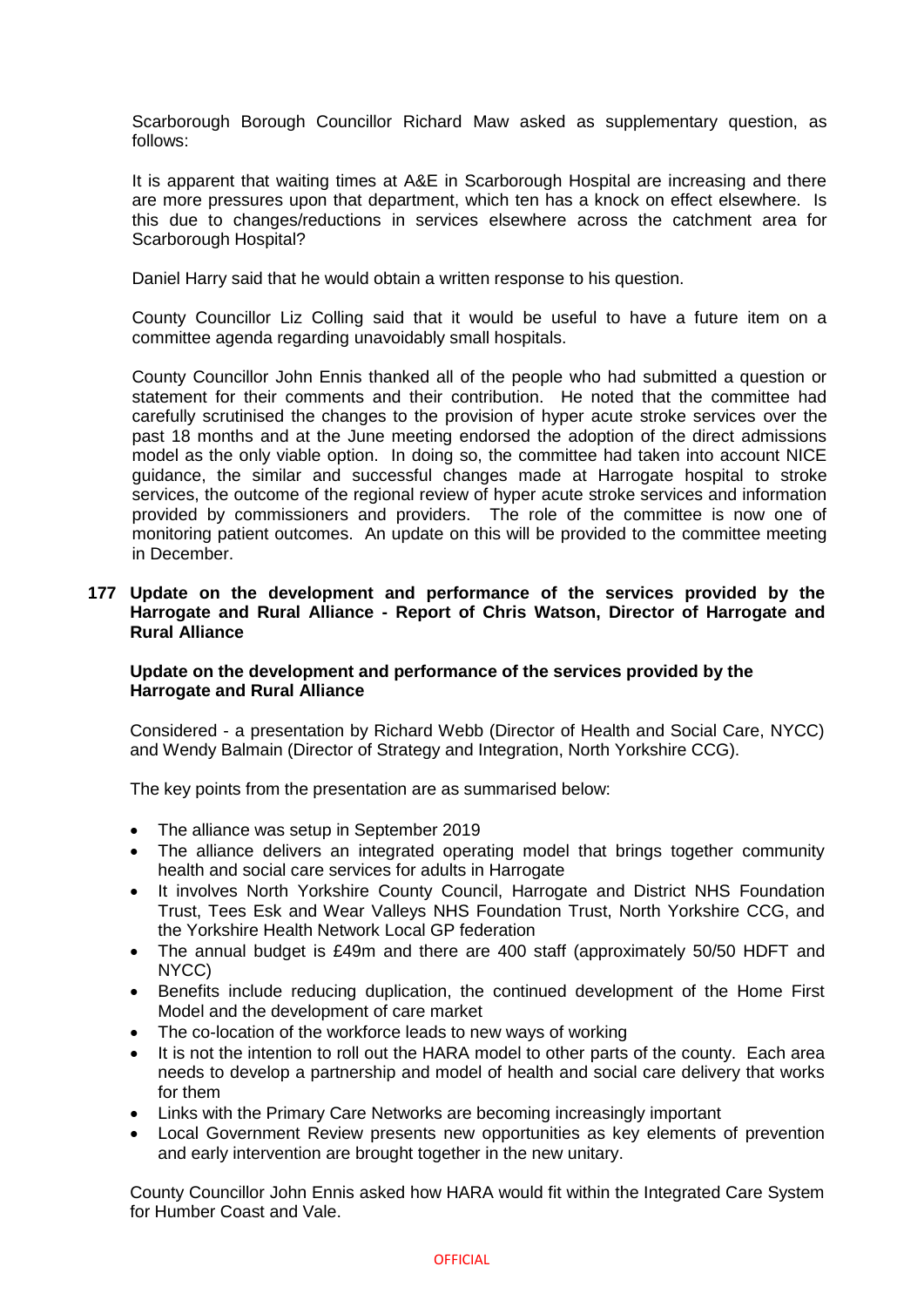Wendy Balmain said that there are four care partnerships within the footprint of the Integrated Care System for Humber Coast and Vale, and one of these aligned to the area covered by HARA.

County Councillor John Ennis asked how HARA had performed and how patient outcomes were measured.

In response, Richard Webb said that the alliance was setup in September 2019, just six months before the first national lockdown. As such, much of its work to date has been dominated by the response to the pandemic. Whilst this has resulted in some new and innovative ways of working that will be continued post pandemic, it has meant that it has been difficult to measure performance overall. Anecdotally, there has been improved working across the local system with better care planning and more timely decisions about care pathways and packages. This will have had a positive impact upon patient outcomes. He said that further work would be undertaken to evaluate HARA and its first 2 years of operation.

County Councillor John Ennis summed up, thanking Richard Webb and Wendy Balmain for attending and noting the positive impact that HARA had locally during a very difficult period of time.

## **Resolved:-**

1) That a watching brief be maintained and that an evaluation of the performance of HARA be brought back to a future meeting of the committee.

## **178 Yorkshire Ambulance Service response to and recovery from the pandemic - Verbal update - Rod Barnes, Chief Executive, Yorkshire Ambulance Service NHS Trust**

Considered - a verbal update by Rod Barnes, Chief Executive, Yorkshire Ambulance Service NHS Trust

Rod Barnes updated as summarised below:

- The service was in a unprecedented position with very high levels of demand
- The service is operating at the highest level of escalation since early July 2021
- All ambulance services are currently struggling with high levels of demand and one has declared an emergency
- There are 3,900 calls a day to the control room at present, with an increasing number of those calls relating to serious incidences
- The activity levels are similar to what you would see in winter and there were 190,000 calls to the NHS 111 line in July alone, which is 20% higher than normal
- The challenges in the system around access to primary care and dental care, amongst others, can lead of an increased ambulance call out
- The need to maintain covid-safe services has meant that the Patient Transport Service has reduced capacity from 3 people per ambulance to 1 person. The number of journey's made, therefore, increased despite there being lower demand
- The requirements upon the NHS for infection control are greater than for the public as a whole and this impacts upon the service provided by YAS
- Additional NHS funding of £5million has been secured for emergency response and this will be invested in more staff for the ambulances and the control room
- Looking ahead, the intention is to bring in an additional 300 staff prior to the busy Christmas period and to develop more defined career paths with the service to aid staff retention
- Work is underway to support staff wellbeing and also to build surge capacity, which will in turn take the pressure off A&E.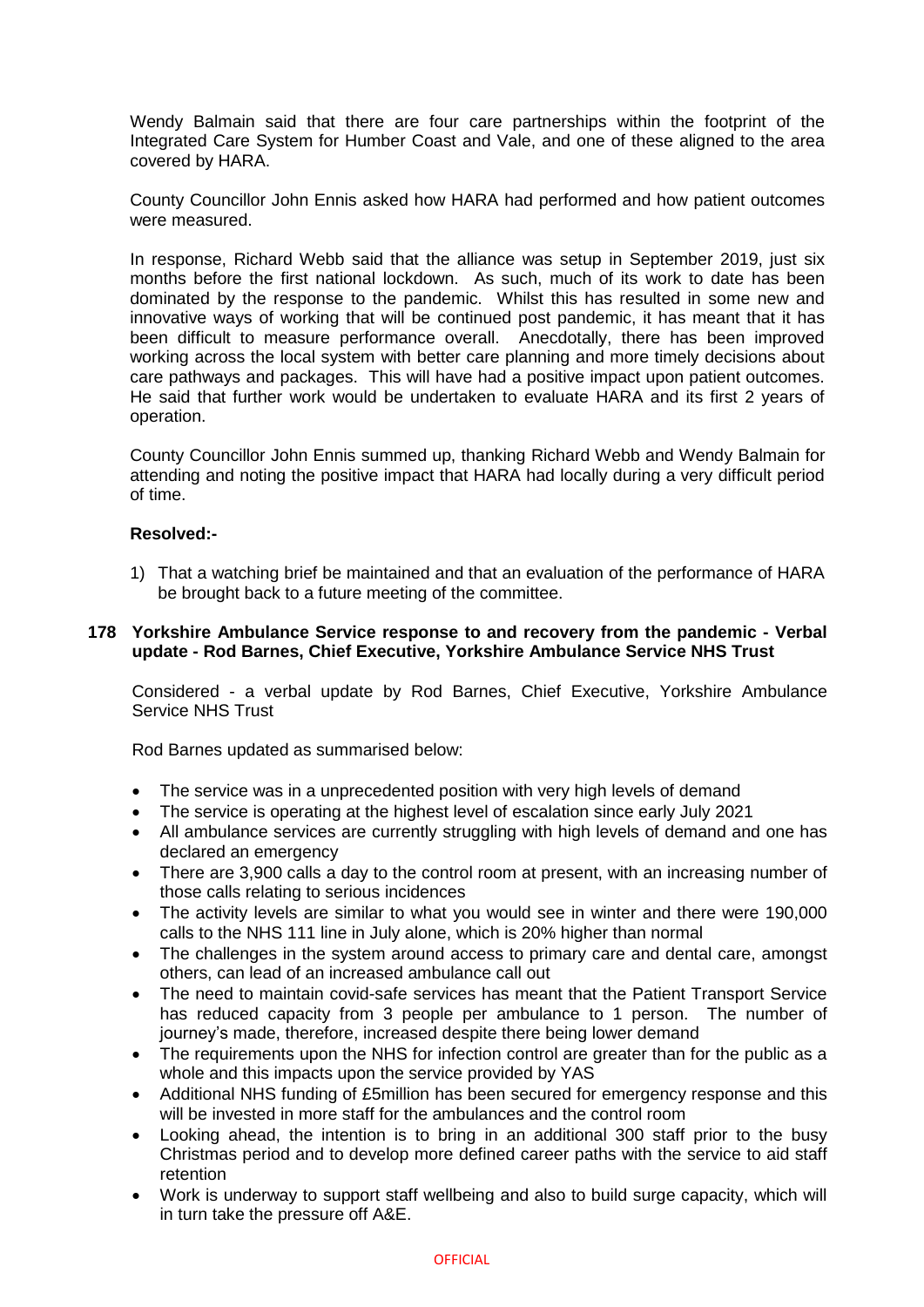County Councillor Heather Moorhouse asked whether YAS worked with the Air Ambulance.

In response, Rod Barnes said that that there was a strong working relationship between the two services.

County Councillor John Ennis asked whether the transport of patients from the catchment area of Scarborough Hospital with a suspected hyper acute stroke directly to York hospital, rather than going to Scarborough Hospital for assessment first, created any operational issues for YAS.

Rod Barnes said that the direct admission model made more sense as it removed delays caused by patient transfer between sites and improved access to specialist treatment.

County Councillor John Ennis thanked Rod Barnes for attending.

## **Resolved:-**

1) That a watching brief be maintained on YAS performance and that Rod Barnes keep the committee informed of any emergent issues of concern.

## **179 NHS response to and recovery from the pandemic - Report of Wendy Balmain, Director of Strategy and Integration, North Yorkshire Clinical Commissioning Group**

Considered – A presentation by Wendy Balmain, Director of Strategy and Integration, North Yorkshire Clinical Commissioning Group.

The key points from the presentation are as summarised below:

- NHS recovery planning has six elements, including developing primary care, supporting and retaining staff, rolling out the vaccination programme and building upon lessons learned from the pandemic and new ways of working
- NHSE returns include regular updates on outlining plans for activity, finance and workforce
- There is a potential efficiency saving requirement of approximately 3%
- Good progress being made with the vaccination programme. As of 27 August 2021, a total of 524,572 second doses had been administered
- Currently preparing for a covid booster programme to be carried out in the autumn alongside an influenza vaccination programme for all over 50s
- Patients on waiting lists for treatment are to be supported through the 'Waiting Well' programme that is being developed
- Patients continue to be prioritised due to clinical need
- Face to face appointments and digital interactions are now exceeding pre-covid levels (in total), albeit that there may be local variations across the county
- Recognise that there is a need to better describe the health system so that people access the right care at the right time
- A programme of support is in place for staff. The staff absence rates for NHS trusts in the Humber Coast and Vale Integrated Care System were on 17 August 2021 an average of 6.2% ranging from 3.8% to 7.7%
- GPs can make referrals to specialist long covid treatment, where there are severe symptoms that persist longer than four weeks after contracting covid 19.

County Councillor Philip Barrett asked what more could be done to enable a wholesale return to face to face appointments with GPs and primary care.

In response, Wendy Balmain said that there is a lot of anecdotal evidence that suggests that some people are having real problems accessing in person appointments and she recognised that this was very frustrating for many people. Wendy Balmain said that she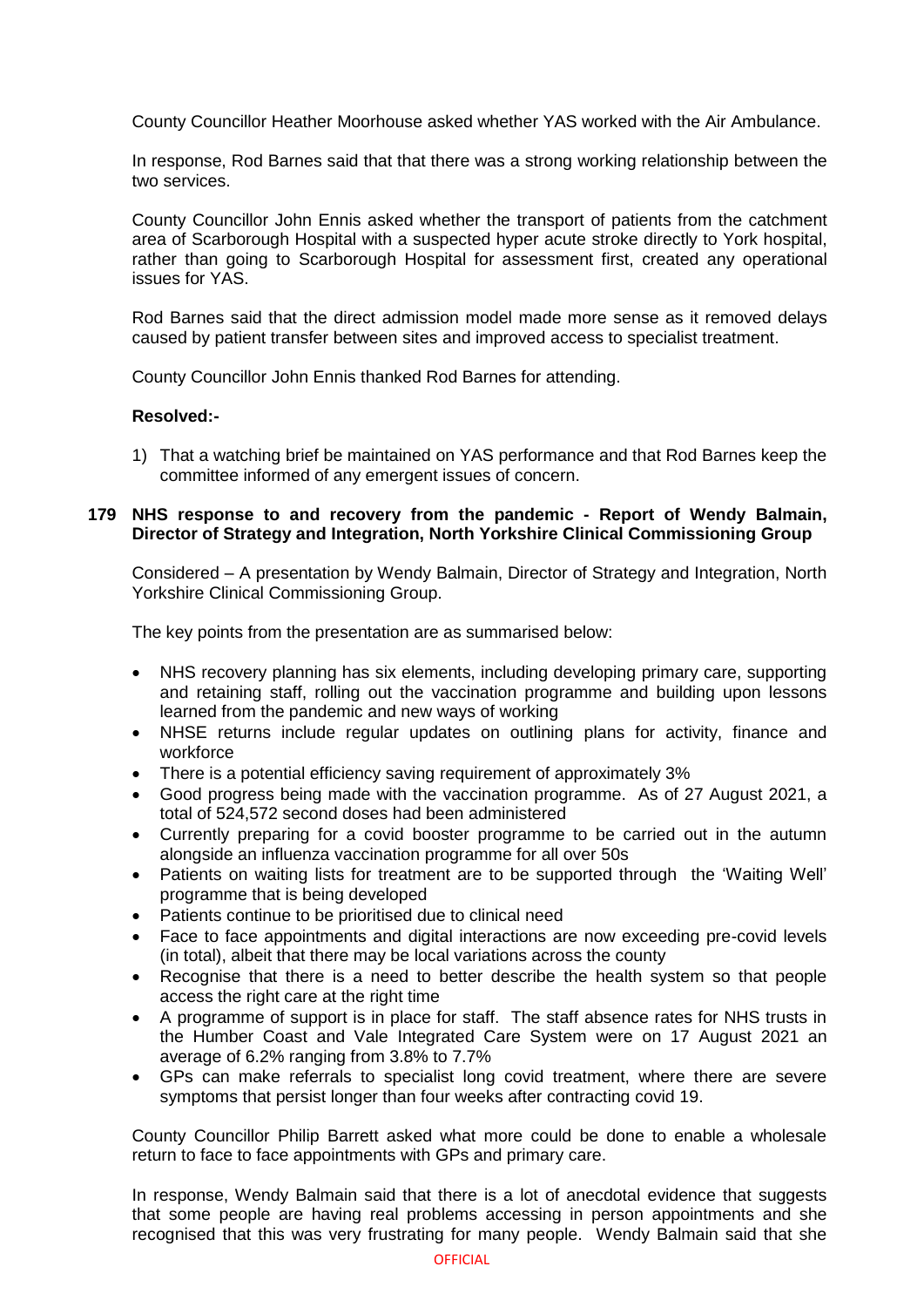would raise this issue with colleagues in the CCG who work directly with primary care providers as the issue is likely to be exacerbated during the winter months when people tend to become ill or existing conditions worsen.

County Councillor John Ennis summed up, thanking Wendy Balmain for attending and responding to questions from the committee members.

## **Resolved:-**

1) That Wendy Balmain provides an update on the local NHS response to and recovery from the pandemic, with a focus the potential impact of national funding and policy changes at the committee meeting on 17 December 2021.

## **180 Update on Covid-19 prevalence in North Yorkshire - Verbal update - Victoria Turner, Public Health, North Yorkshire County Council**

Considered – A verbal report by Victoria Turner, Public Health Consultant, North Yorkshire County Council.

Victoria Turner updated as summarised below:

- At 7 September 2021, there had been 53,544 positive tests since 3rd March 2020. The massive expansion of testing of school children may be a factor to consider here
- The 7-day incidence rate (to 05/09/2021) in North Yorkshire was 361.8 cases per 100,000 population, higher than the England rate of 336.5
- At 7 September 2021, there were 143 hospital beds occupied by people admitted from North Yorkshire. 123 people were in general and acute beds and 20 in intensive care beds
- There have been an estimated 441 Covid-19 deaths in hospital of North Yorkshire residents since 1 September 2020 (wave 2). There were 259 deaths in wave 1 (March-August 2020)
- The pandemic has exacerbated existing health inequalities as people with generally poorer health have been disproportionately affected
- Making sure that everyone has had two doses of the vaccine is important as is adhering to the standing advice 'hands, face, space'.

County Councillor John Ennis asked what surveillance was in place to track the development and spread of new variants of covid-19.

In response, Victoria Turner said that Public Health England regularly send positive PCR tests for genetic sequencing to help identify and assess any new variants. Where variants appear, then there is close working with the local Public Health team to understand the implications and response.

County Councillor Andy Solloway said that more large scale vaccination centres were needed as these were efficient to run and manage and could vaccinate large numbers of people in a short period of time.

County Councillor John Ennis summed up, noting the success of the vaccination programme and the work that Public Health in the county was doing to manage local outbreaks of covid.

## **Resolved:-**

1) That Victoria Turner or Louise Wallace provide a further update at the meeting on the committee on 17 December 2021.